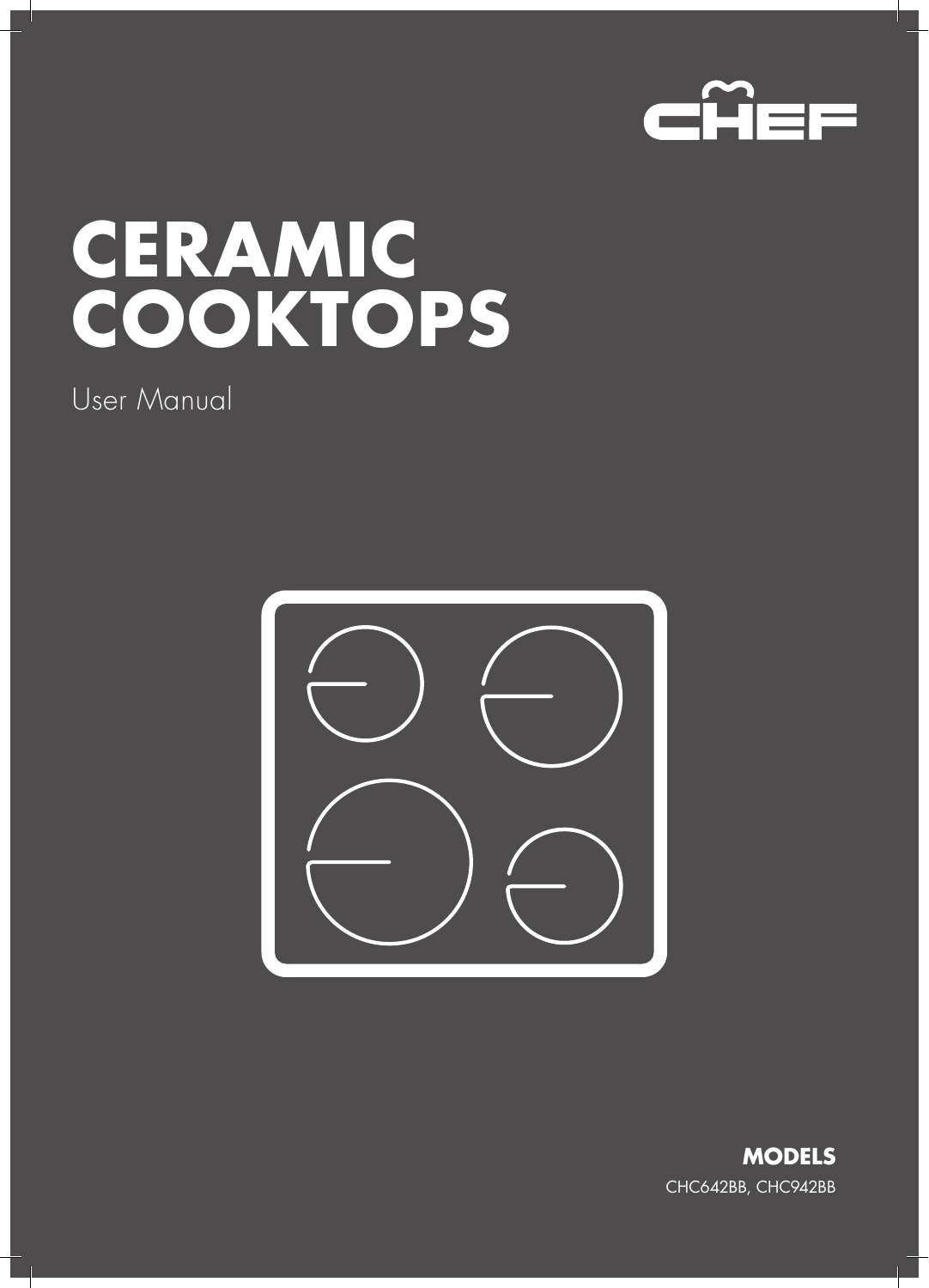### **CONGRATULATIONS**

Congratulations and thank you for choosing our Ceramic Cooktop. We are sure you will find your new appliance a pleasure to use and a great asset to your cooking. Before you use the appliance, we recommend that you read through the whole user manual which provides a description of the product and its functions.

To avoid the risks that are always present when you use a cooking appliance, it is important that the appliance is installed correctly and that you read the safety instructions carefully to avoid misuse and hazards. For future reference, please store this booklet in a safe place. This appliance complies to the requirements of Australian Standard AS4551.

### **CONDITIONS OF USE**

This appliance is intended to be used in household and similar applications such as:

- Staff kitchen areas in shops, offices and other working environments
- Farm houses
- By clients in hotels, motels and other residential type environments
- Bed and breakfast type environments

#### **Record model and serial number here:**

#### **CONTENTS**

| <b>Rating plates manufactures and 15</b> |  |
|------------------------------------------|--|
|                                          |  |
|                                          |  |
|                                          |  |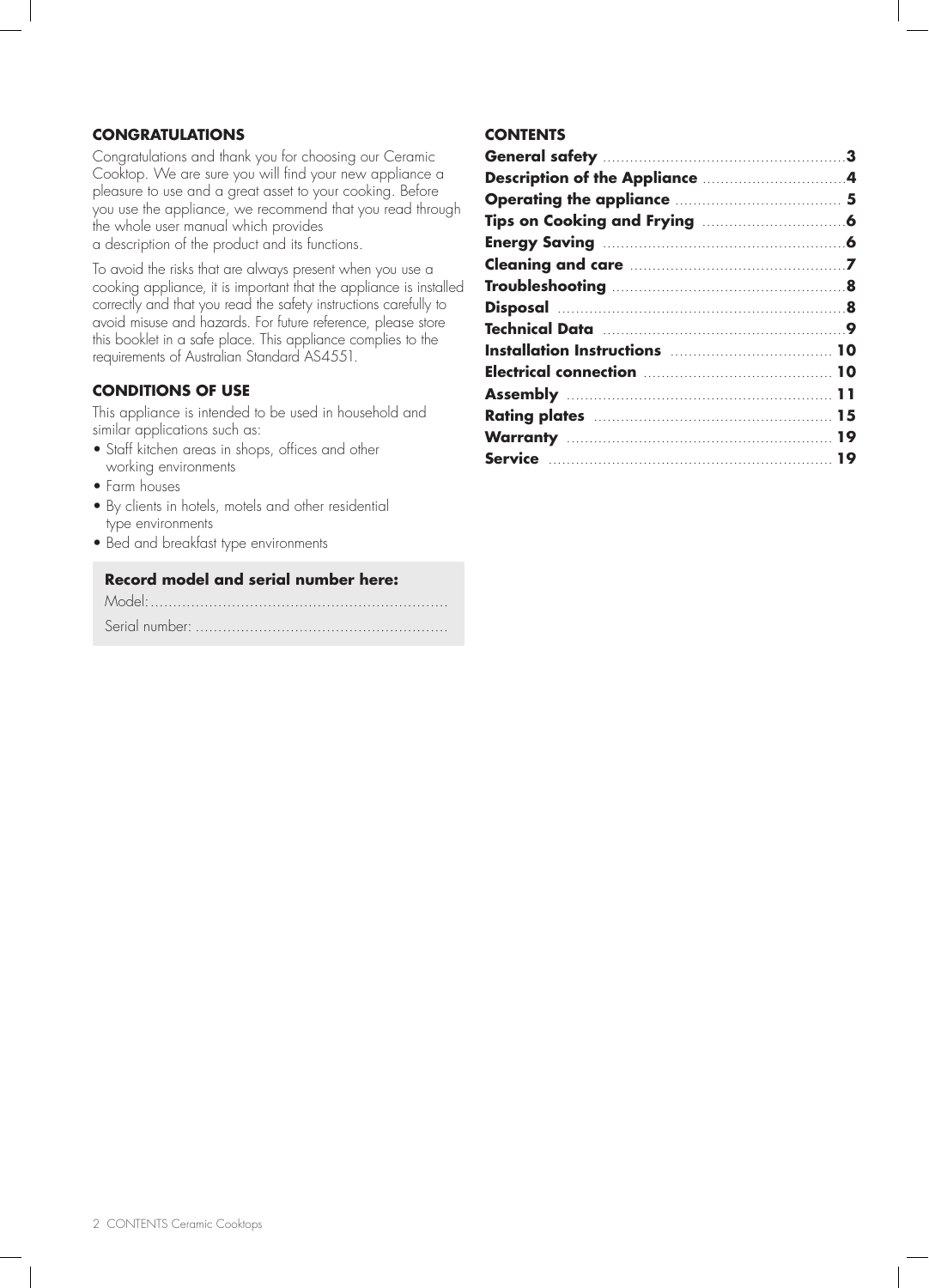# general safety

#### **Please comply with these instructions. If you do not, any damage resulting is not covered by the warranty.**

### **General safety**

- This appliance may only be installed and connected by trained, registered service engineers.
- Built-in appliances may only be used after they have built-in units and work surfaces that meet standards.
- In the event of faults with the appliance or damage to the glass ceramic (cracks, scratches or splits), the appliance must be switched off and disconnected from the electrical supply, to prevent the possibility of an electric shock.
- Repairs to the appliance must only be carried out by trained registered service engineers.

### **Children's safety**

- The cooking zones will become hot when you cook. Therefore, always keep small children away from the appliance.
- The appliance is not intended for use by persons (including children) with reduced physical, sensory or menatl capabilities, or lack of experience and knowledge, unless they have been given supervision or instruction concerning use of the appliance by a person responsible for thier safety.
- Children should be supervised to ensure that they do not play with the appliance.

### **Correct use**

- This appliance should be used only for normal domestic cooking and frying of food.
- The appliance must not be used as a work surface or as a storage surface.
- Additions or modifications to the appliance are not permitted.
- Do not place or store flammable liquids, highly inflammable materials or fusible objects (e.g. plastic film, plastic, aluminium) on or near the appliance.

### **Safety during use**

- Remove stickers and film from the glass ceramic.
- There is the risk of burns from the appliance if used carelessly.
- Cables from electrical applainces must not touch the hot surfaces of the appliance or hot cookware.
- Overheated fats and oils can ignite very quickly. When cooking with fat or oil (e.g Chips) do not leave the appliance unattended.
- Switch the cooking zones off after each use.

### **Safety when cleaning**

- For cleaning, the appliance must be switched off and cooled down.
- For safety reasons, the cleaning of the appliance with steam jet or high pressure cleaning equipment is not permitted.

#### **How to avoid damage to the appliance**

- The glass ceramic can be damaged by objects falling onto it.
- The edge of the glass ceramic can be damaged by being knocked by the cookware.
- Cookware made of cast iron, cast aluminum or with damaged bottoms can scratch the glass ceramic if pushed across the surface.
- Objects that melt and things that boil over can burn onto the glass ceramic and should be removed straightaway.
- To avoid damaging cookware and glass ceramics, do not allow saucepans or frying pans to boil dry.
- Do not use the cooking zones with empty cookware or without cookware.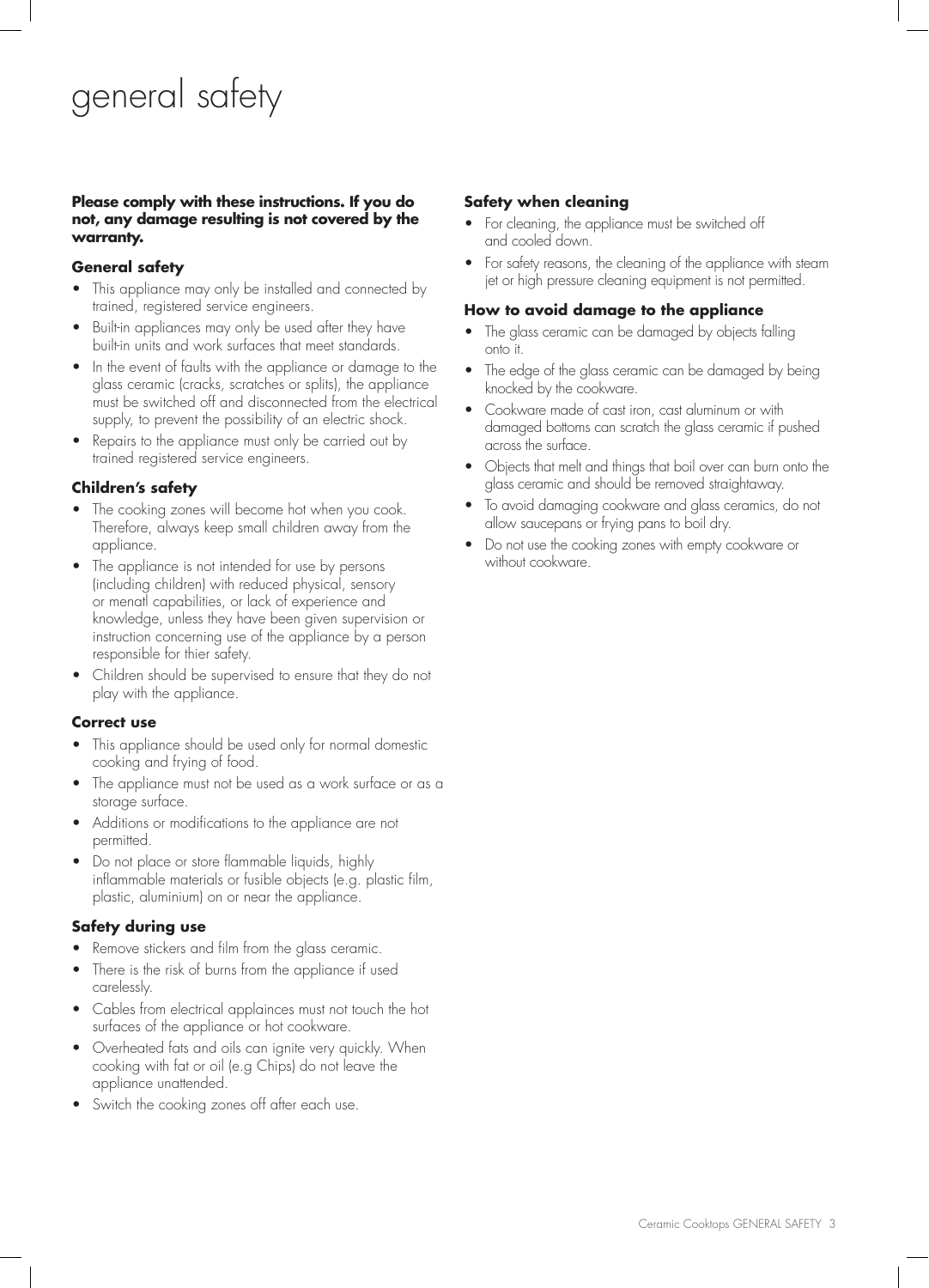# description

# **Cooking surface layout CHC642BB**



### **CHC942BB**



Hob cooking zone control knobs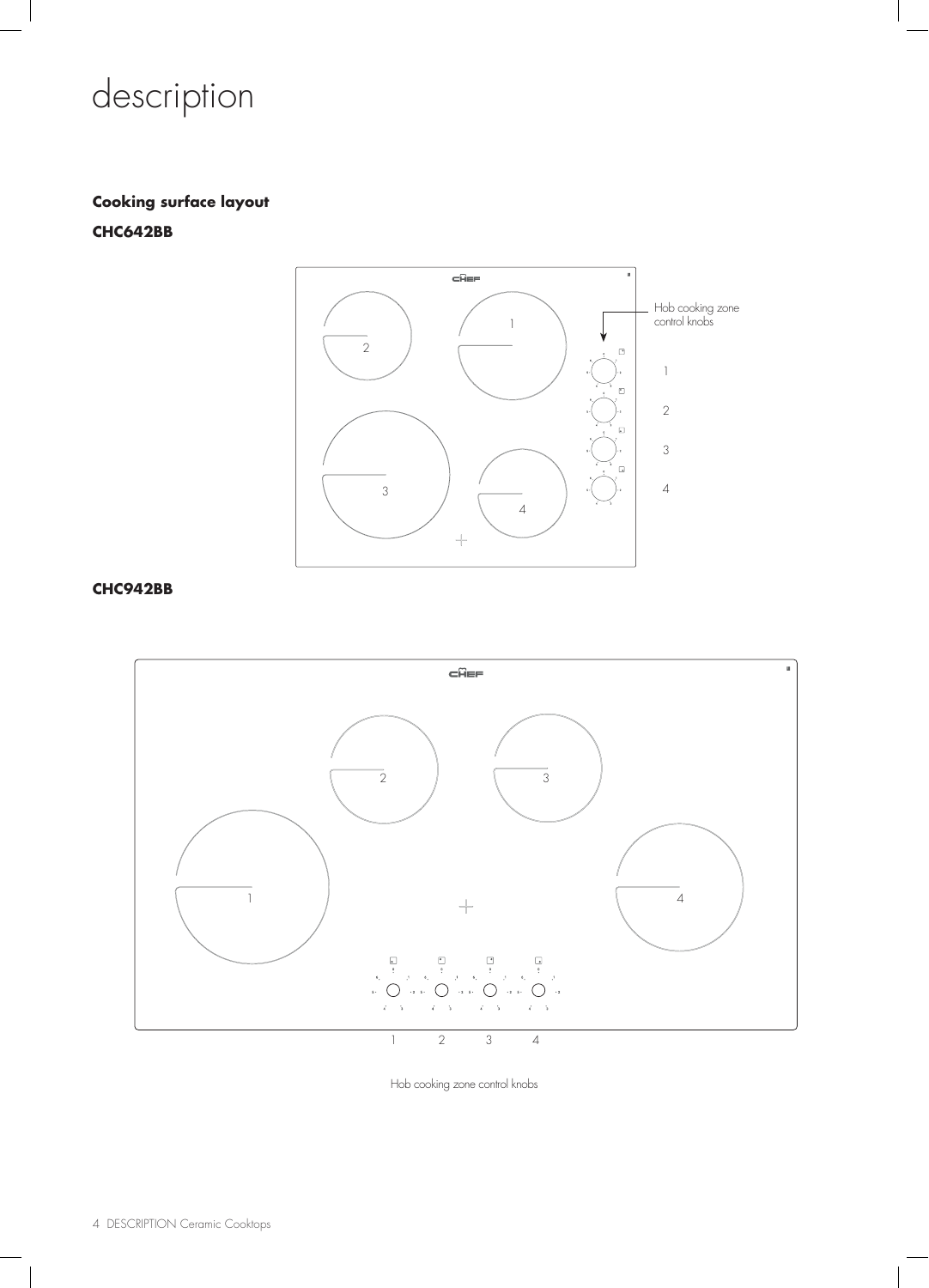# description

# operating the appliance

### **Control knobs**

The cooking power can be set anywhere between level 0 and 6

| O and 6 |              |
|---------|--------------|
|         | Higest       |
|         | Off position |

### **Residual heat indicator**

The residual heat indicator lights up, as soon as the corresponding zone is hot.

# $\hat{M}$  warning

Risk of burns from residual heat. After being switched off, the cooking zones need some time to cool down. Look at the residual heat indicator.

# *EN* environmental tips

Residual heat can be used for melting and keeping food warm.

# $(i)$  tips & information

When a cooking zone is switched on, it may hum briefly. This is a characteristic of all ceramic glass cooking zones and does not impair either the function or the life of the appliance.

### **Setting the heat setting**

The residual heat indicator lights up, as soon as the corresponding zone is hot.

| <b>HEAT SETTING I</b> | RING CONTROL KNOB   KNOB SETTING |              |
|-----------------------|----------------------------------|--------------|
| To increase           | Turn clockwise                   | $Low - High$ |
| To increase           | Turn clockwise                   | $0 - 6$      |
| To reduce             | `}H                              | $6 - 0$      |

- 1. When boiling water/searing food, select a high heat setting.
- 2. As soon as steam forms or the fat or oil is hot, set a lower heat setting.
- 3. To end the cooking process, turn to the off position.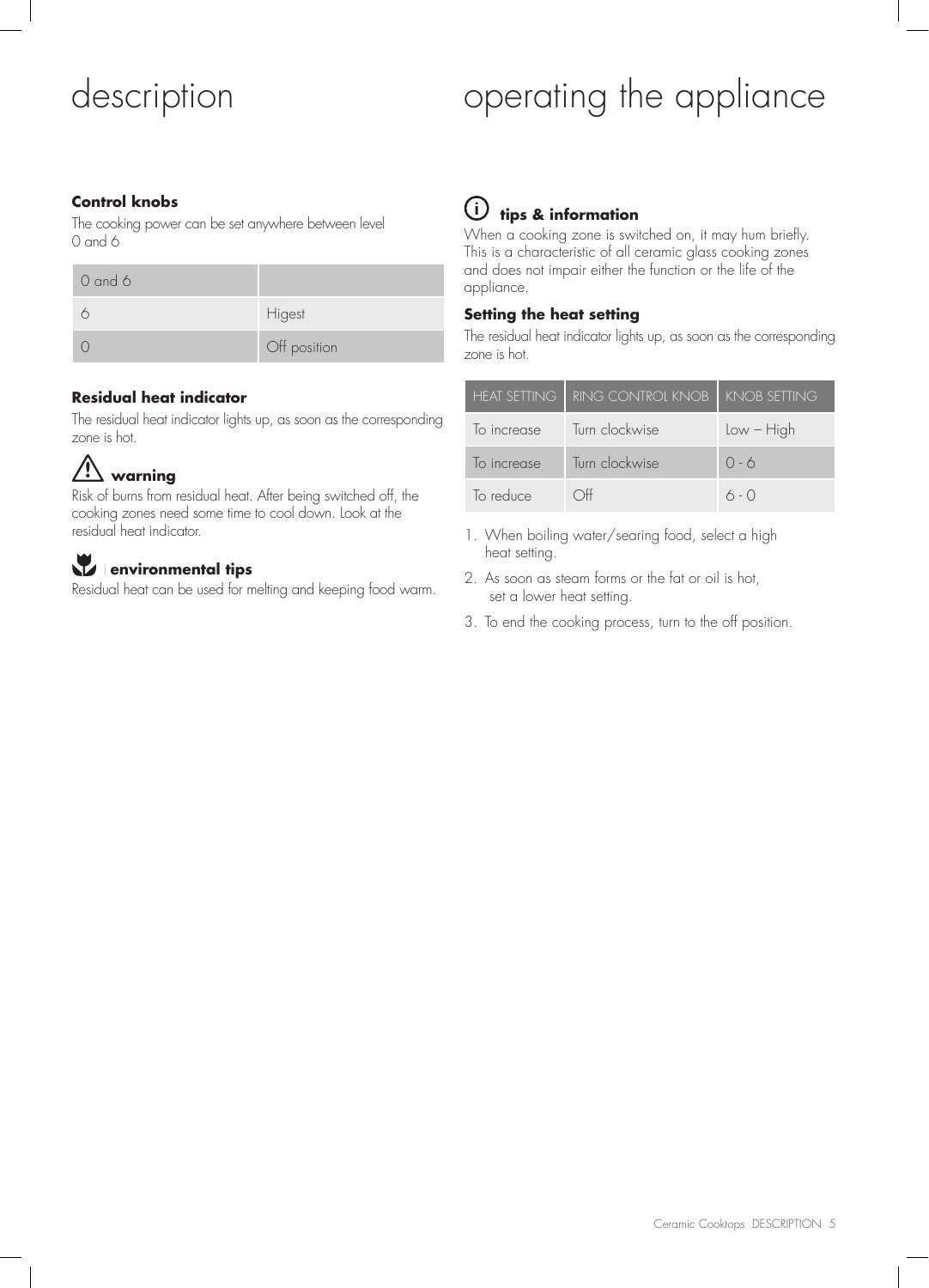# cooking and frying energy saving

#### $\mathsf{(i)}$ **tips & information**

According to the latest scientific knowledge, intensive browning of food, especially in products containing starch, can constitue a health risk due to acrylamides. Therefore we recommend cooking at the lowest possible temperatures and not browing foods to much.

## **Cookware**

The residual heat indicator lights up, as soon as the corresponding zone is hot.

# **ENVIRONMENTAL TENS**

Always place cookware on the coking zone before it is switched on.

If possible, always place lids on the pans.

Switch cooking zones off before the end of the cooking time, to take advantage of residual heat.

Bottom of pans and cooking zones should be the same size.



Incorrect setting. Correct setting.



For a small cooking zone, use a small utensil.



For a large cooking zone, use a large utensil.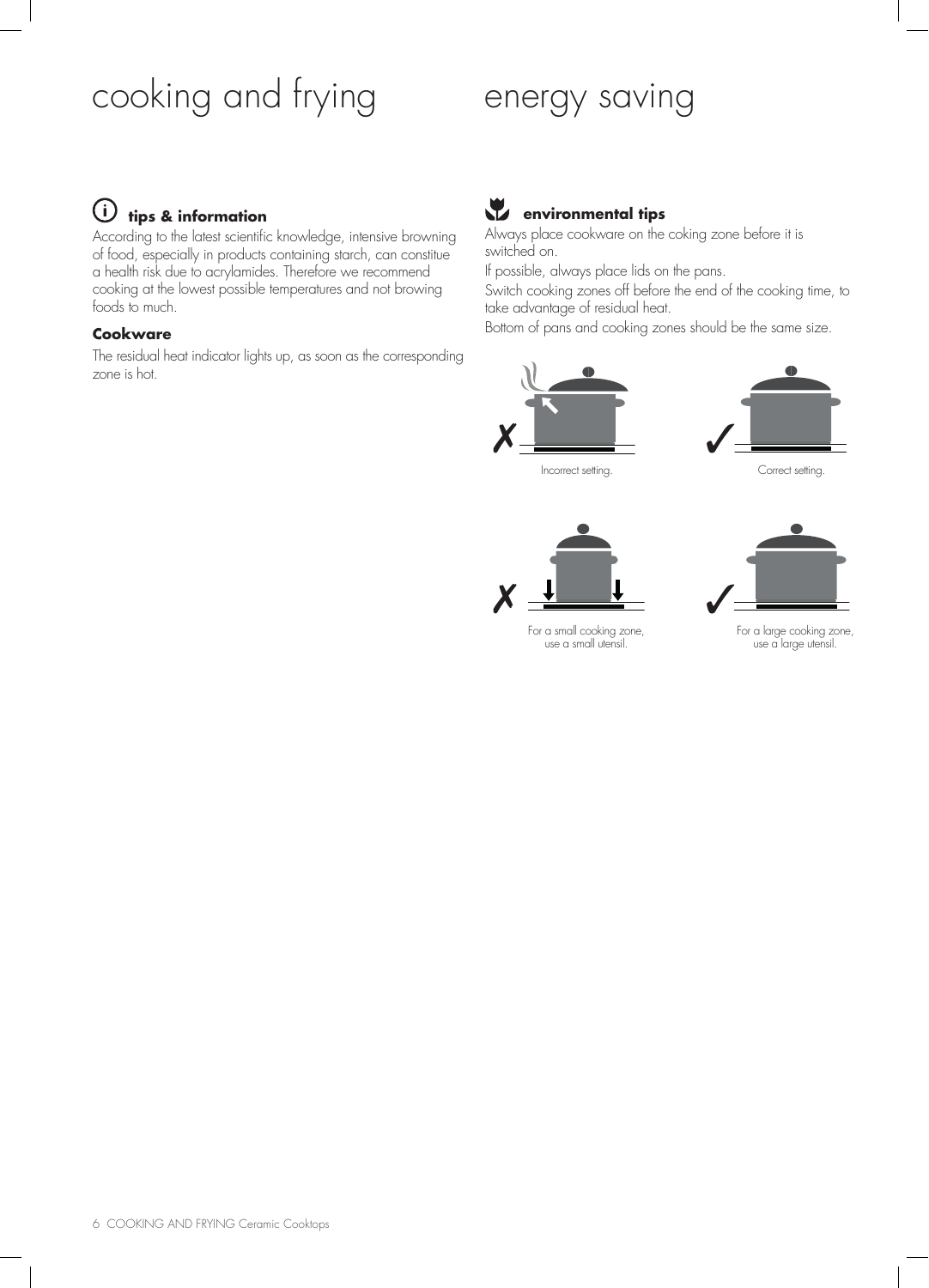# cleaning and care

# warning

Risk of burns from residual heat.

# $\angle$ !\ warning

Sharp objects and abrasive cleaning materials will damage the appliance. Clean with water and washing up liquid.

# warning

Residues from cleaning agents will damage the appliance. Remove residues with water and washing up liquid.

## **Cleaning the appliance after each use**

- 1. Wipe the appliance with a damp cloth and a little washing up liquid.
- 2. Rub the appliance dry using a clean cloth.

## **Removing deposits**

- 1. Place a scraper on the glass ceramic surface at an angle.
- 2. Remove residues by sliding the blade over the surface.
- 3. Wipe the appliance with a damp cloth and a little washing up liquid.
- 4. Rub the appliance dry using a clean cloth.

|                                    | <b>REMOVE</b>      |                         |                                                           |
|------------------------------------|--------------------|-------------------------|-----------------------------------------------------------|
| <b>TYPE</b>                        | <b>IMMEDIATELY</b> | <b>AFTER</b><br>COOLING | <b>USE</b>                                                |
| Sugar, food<br>containing<br>sugar | yes                |                         | a scraper*                                                |
| Plastics,<br>tin foil              | yes                |                         | a scraper*                                                |
| Limescale snd<br>water rings       |                    | yes                     | cleaner<br>for glass<br>ceramic or<br>stainless<br>steel* |
| Fat splashes                       |                    | yes                     | cleaner<br>for glass<br>ceramic or<br>stainless<br>steel  |
| Shiny metallic<br>discolourattion  |                    | yes                     | cleaner<br>for glass<br>ceramic or<br>stainless<br>steel  |

\*Scrapers and cleaners for glass and stainless steel can be purchase in specialist shops.



# $\overline{U}$  tips & information

Remove stubborn residues with a cleaner for glass ceramic or stainless steel.

Scratches or dark stains on the glass ceramic that cannot be removed do not however affect the functioning of the appliance.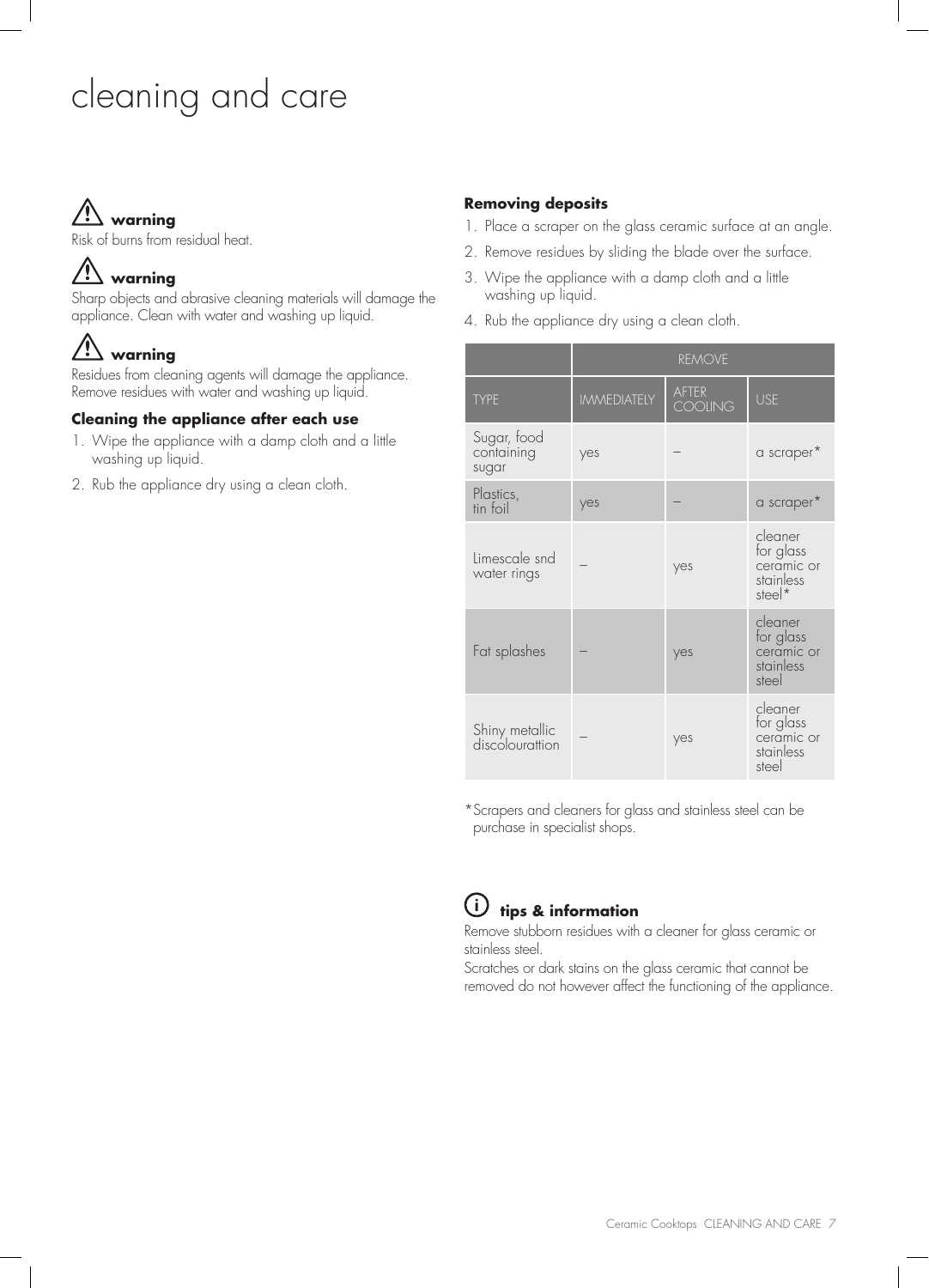# troubleshooting disposal

| <b>PROBLEM</b>                                                   | POSSIBLE CAUSE                                                                   | <b>REMEDY</b>                                                                                             |
|------------------------------------------------------------------|----------------------------------------------------------------------------------|-----------------------------------------------------------------------------------------------------------|
|                                                                  | The desired heat<br>setting is not set.                                          | Set the heat<br>setting.                                                                                  |
| The cooking<br>zones are not<br>functioning.                     | The fuse in the<br>house's electrical<br>wiring (fuse box)<br>has been tripped.  | Check the fuse.<br>If the fuses trip<br>a number of<br>times, please call<br>an authroised<br>electrician |
| The residual<br>heat indicator is<br>not displaying<br>anything. | The cooking zone<br>was only on for a<br>short time and is<br>therefore not hot. | If the cooking<br>zone is supposed<br>to be hot, call the<br>customer service<br>department.              |

If you are unable to remedy the problem by following the above suggestions, please contact your dealer or the customer service department.

# $\overline{\mathcal{L}^!\!\Delta}$  warning

Repairs to the appliance are only to be carried out by qualified service engineers. Considerable danger to the user may result from improper repairs.

#### $(i)$ **tips & information**

If the appliance has been wrongly operated, the visit from the customer service technician or dealer may not take place free of charge, even during the warranty period.

# **ENVIRONMENTAL TIPS**

# **Packaging material**

The packaging materials are environmentally friendly and can be recycled. The plastic components are identified by markings e.g. >PE<, >PS<, etc. Please dispose of the packaging materials in the appropriate container at the community waste disposal facilities.

# **ENVIRONMENTAL TIPS**

# **Old appliance**

The symbol  $\chi$  on the product or on its packaging indicates that this product may not be treated as household waste. Instead it shall be handed over to the applicable collection point for the recycling of electrical and electronic equipment. By ensuring this product disposed of correctly, you will help prevent potential negative consequences for the environment and human health, which could otherwise be caused by inappropriate waste handling of this product, please contact your local city office, your household waste disposal service of the shop where you purchased the product.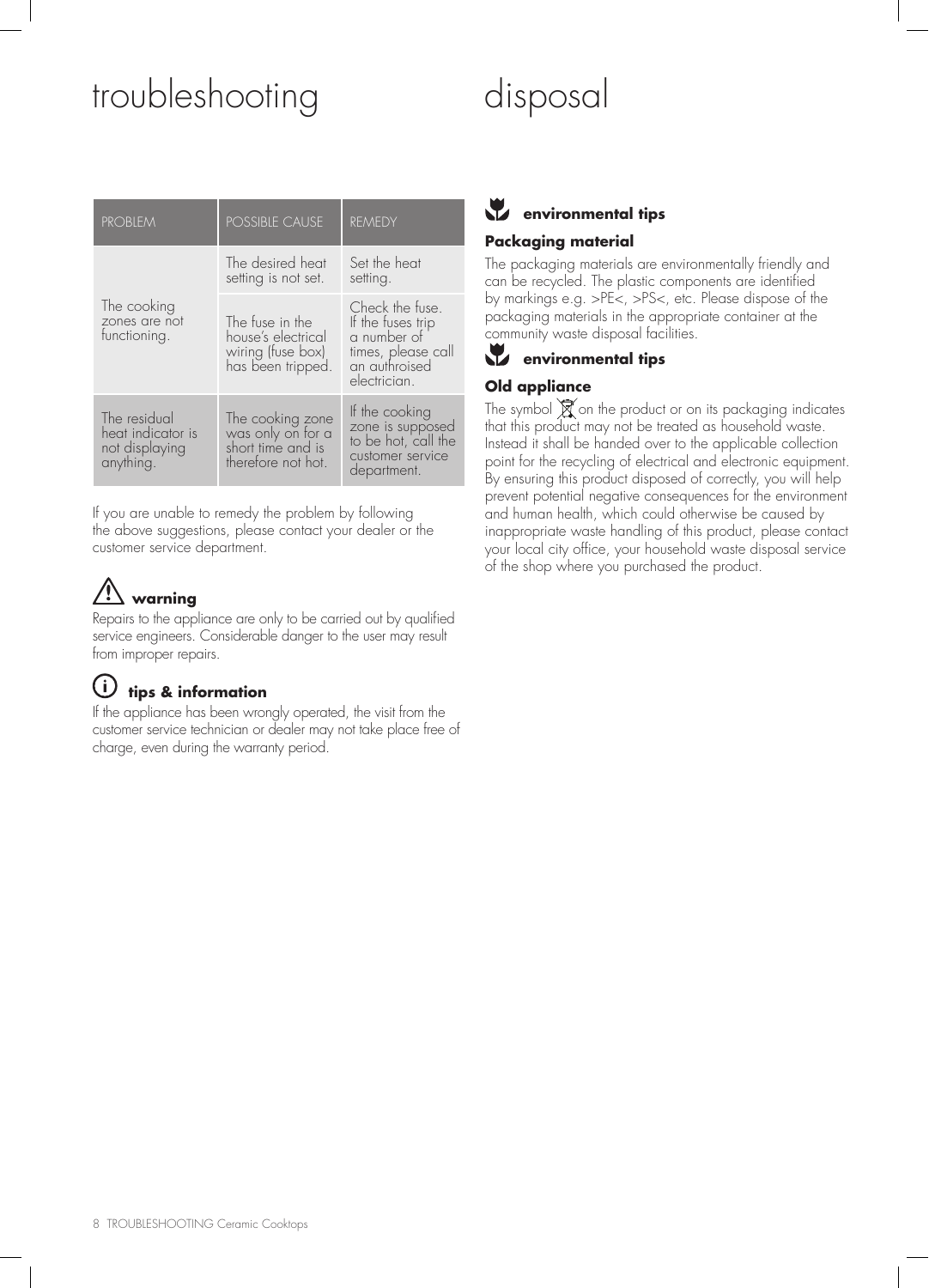# technical data

| <b>MODEL</b>                            | CHC642BB                 |       | CHC942BB                 |       |  |
|-----------------------------------------|--------------------------|-------|--------------------------|-------|--|
| <b>PNC</b>                              | 949163419                |       | 949163420                |       |  |
| Product dimensions<br>$(w \times d)$ mm | $610 \times 515$         |       | $930 \times 520$         |       |  |
| Cut-out dimenisons<br>$(w \times d)$ mm | 560 x 490 (485)          |       | 880 x 490 (485)          |       |  |
| Voltage (volts)                         | 230                      |       | 230                      |       |  |
| Cycles (Hz)                             | 50                       |       | 50                       |       |  |
| Service cord                            | not fitted               |       | not fitted               |       |  |
| Flements                                | No. zones                | Watts | No. zones                | Watts |  |
| front left                              | 1                        | 2300  | 1                        | 2300  |  |
| Rear left                               | $\overline{\phantom{a}}$ | 1200  | $\overline{\phantom{a}}$ | 1200  |  |
| Front right                             |                          | 1200  | 1                        | 1200  |  |
| Rear right                              | 1                        | 1800  | $\overline{\phantom{a}}$ | 1800  |  |
| Total                                   |                          | 6500  |                          | 6500  |  |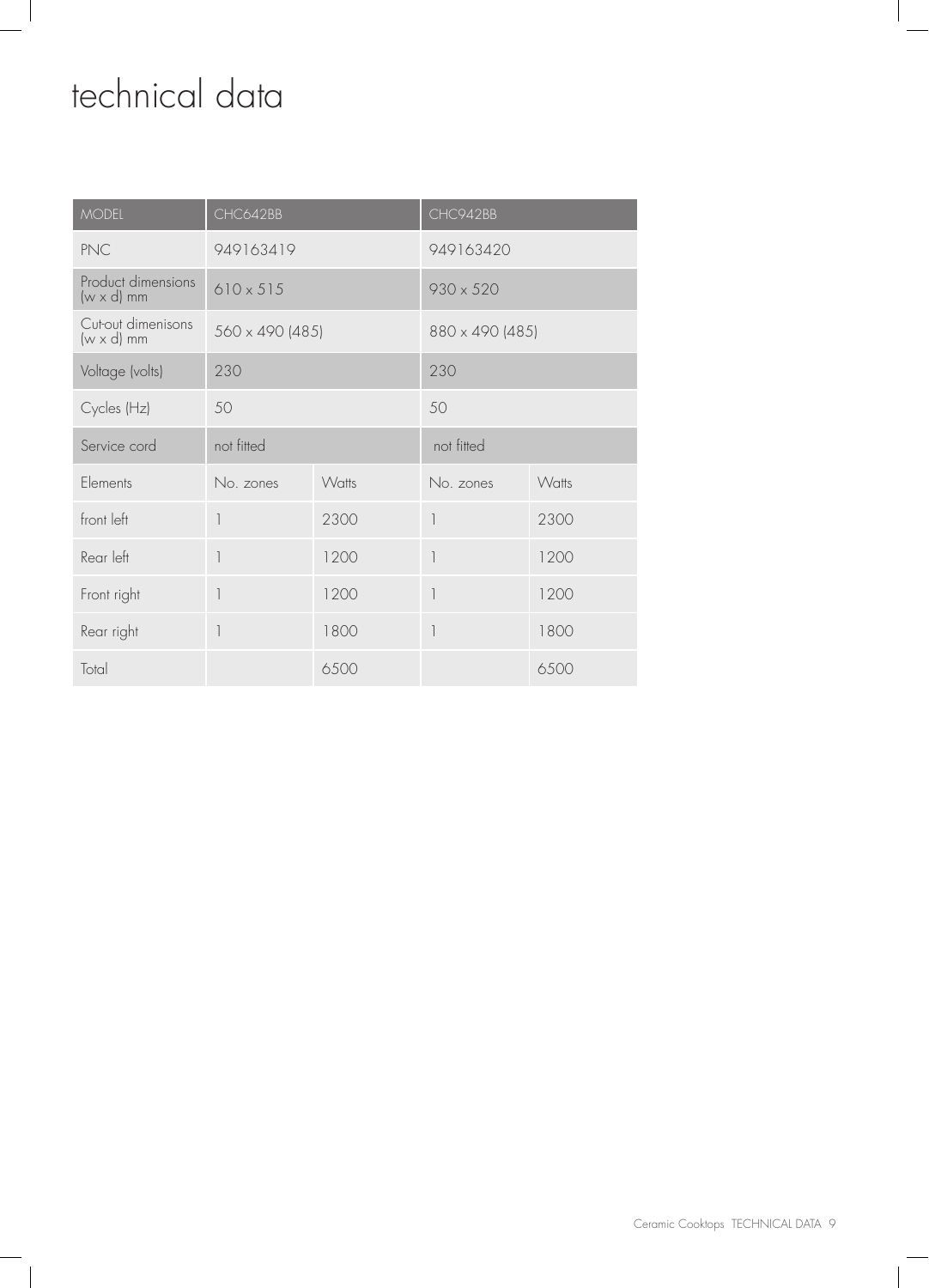# installation electrical connection

### **Safety instructions**

The laws, ordinances, directives and standards in force in the country of use are to be followed (safety regulations, proper recycling in accordance with he regulations, etc.)

Installation may only be carried out by a qualified electrician. The minimum distances to other appliances and units are to be observed. Anti-shock protection must be provided by the installation, for example drawers may only be installed with a protective floor directly underneath the appliance. The cut surfaces of the workshop are to be protected against moisture using a suitable sealant. The sealant seals the appliance to the worktop with no gap. Avoid installing the appliance next to doors and under windows. Otherwise hot cookware may be knocked off the rings when doors are opened.

# warning

Risk of injury from electrical current.

- The electrical mains terminal is live.
- Make electrical mains terminal free of voltage.
- Observe connection schematic.
- Observe electrical safety rules.
- Ensure anti-shock protection through correct installation by a qualified electrician.
- The appliance must be connected to the electrical supply by a qualified electrician.

# $\sqrt{N}$  warning

Risk of injury from electrical current.

Loose and inappropriate plug and socket connections can make the terminal overheat.

- Have the clamping joints correctly installed by a qualified electrician.
- Use strain relief clamp on cable.
- CAUTION: The surface temperature exceeds 95°C. To avoid a hazard, underbench access must be restricted.
- Supply cords must have a temperature rating not less than 105°C.

Before connecting, check that the nominal voltage of the appliance, that is the voltage stated on the rating plate, corresponds to the available supply voltage.

The rating plate is located on the lower casting of the hob.

The heating element voltage is AC230V~. The appliance also works perfectly on networks with AC220V~ or AC240V~.

The hob is to be connected to the mains using a device that allows the applaince to be disconnected from the mains at all poles with a contact opening width of at least 3mm, e.g. automatic line protecting cut-out, earth leakage trips or fuse. A cable with minumum temperature rating of V90HT or one with a higher grade must be used as the mains connecting cable. The connection must be carried out as shown in the diagram. The connecting links should be fitted according to the appropriate connection diagram. The earth lead must be longer than leads carrying electric current.

The cable connections must be made in accordance with regulations and the terminal screws tightened securely.

Finally, the connecting cable is to be secured with the mains cable cleat and the covering closed by pressing firmly (lock into place). Before switching on for the first time, any protective foil or stickers must be removed from the glass ceramic surface.

# **caution**

Once connected to the mains supply check that all cooking zones are ready for use by briefly switching each on in turn at the maximum setting.

Sticking on the seal

- Clean the worktop around the cutout area.
- Stick the single-sided adhesive sealing tape provided on the underside of the hob around the outside edge ensuring that it is not stretched. The two ends of the tape should join in the middle of one side. After trimming the tape (allow it to overlap by 2–3mm), press the two ends together.

# $\dot{\textbf{U}}$  tips & information

The cut-out section in the worktop is illustrated in the drawind with the dimensions  $560 \times 490 / 880 \times 490$  mm. The applaince can also be built into a shorter cut-out section with the dimensions 560 x 485 / 880 x 485 mm.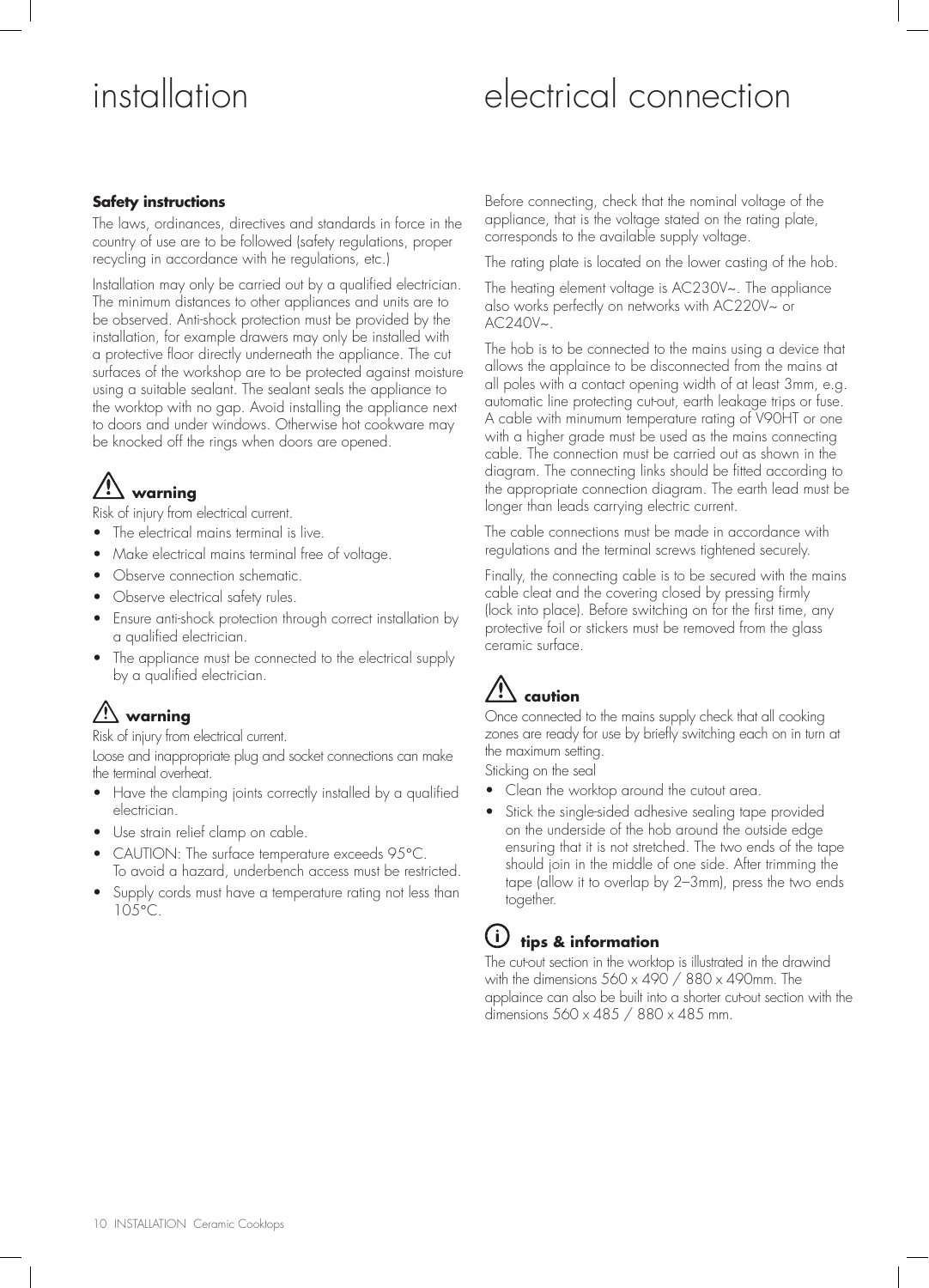# assembly

 $\begin{array}{c} \hline \end{array}$ 



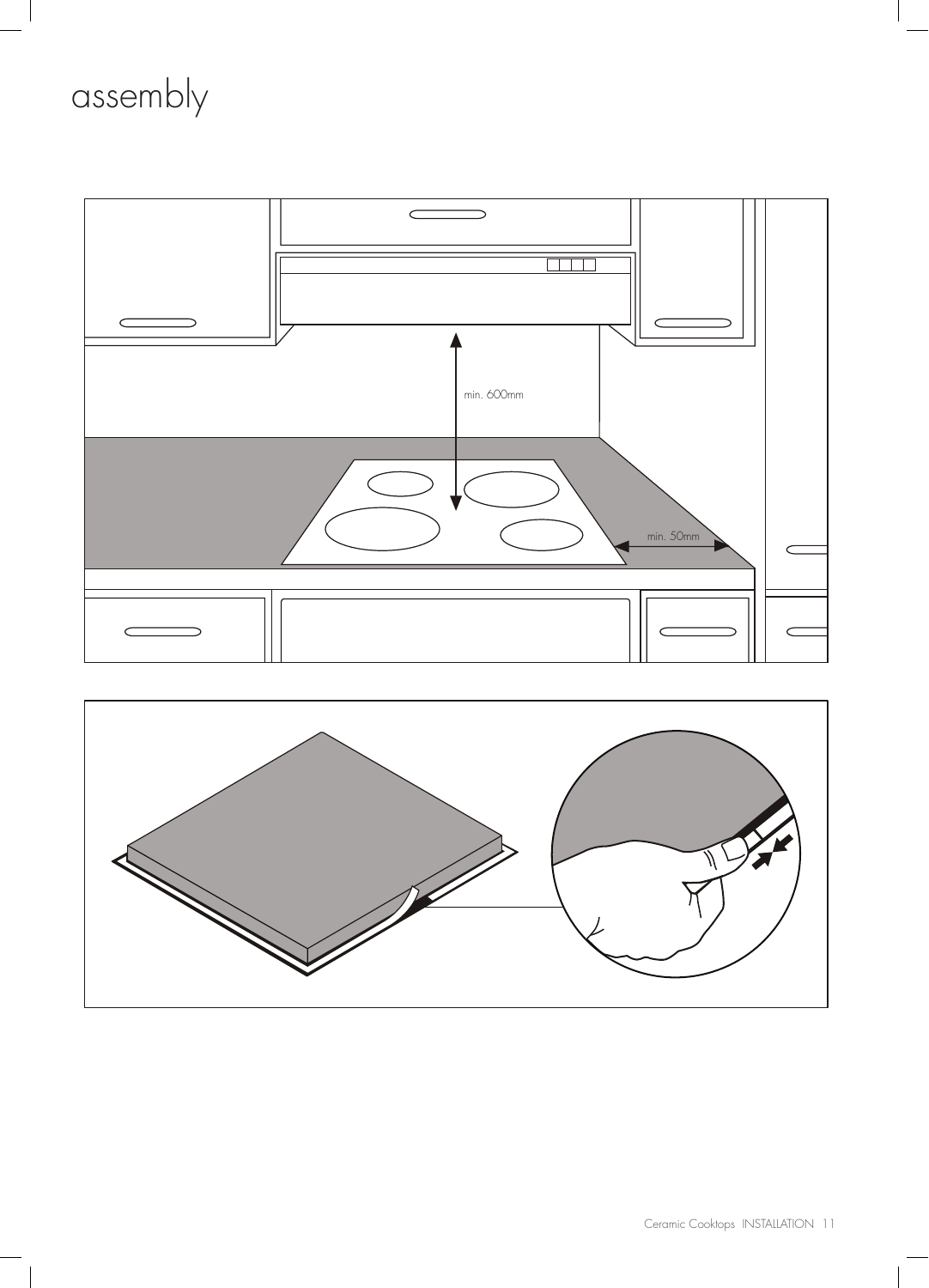

# **CHC642BB**

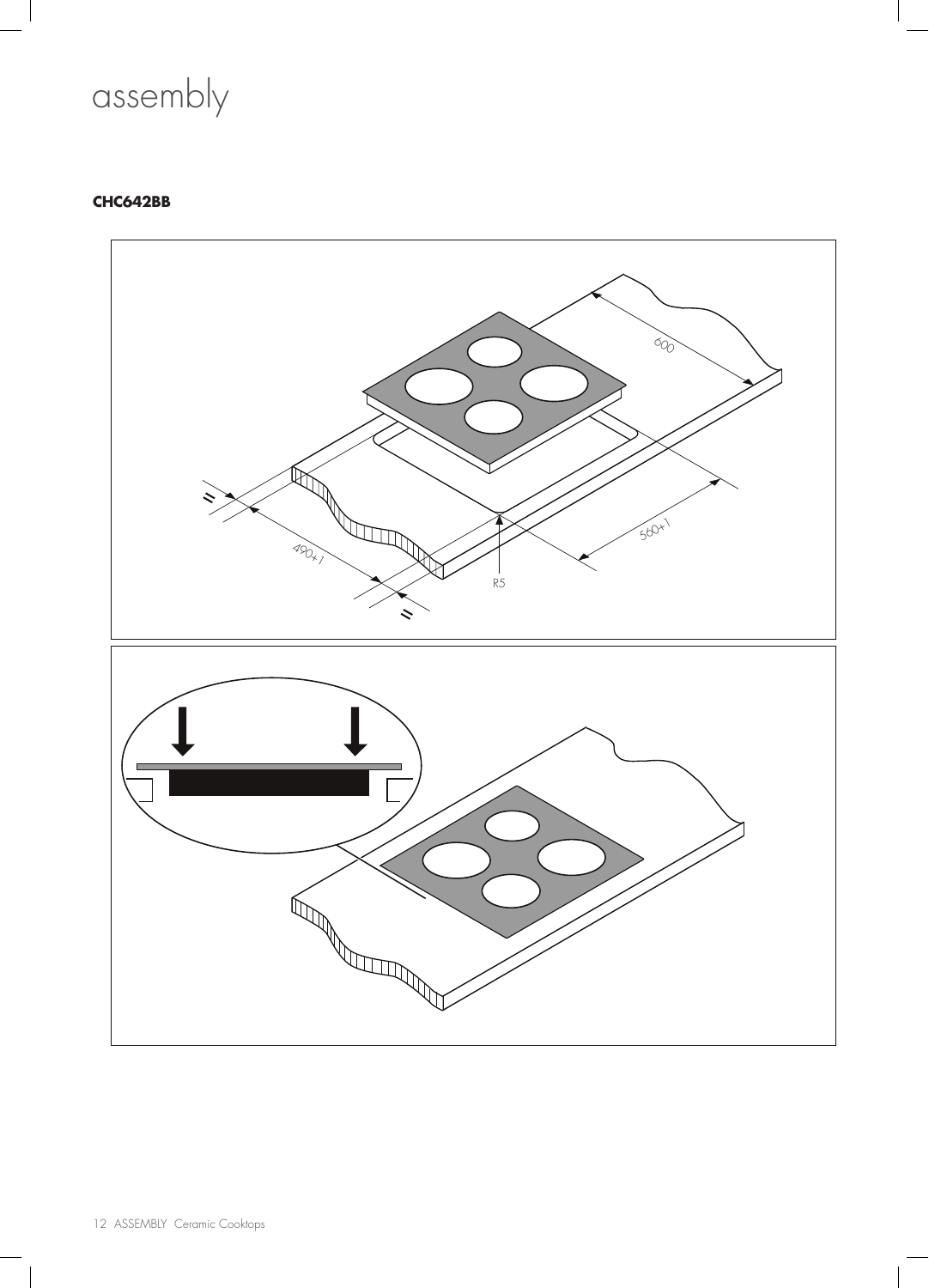# assembly

# **CHC942BB**

 $\begin{array}{c} \hline \end{array}$ 

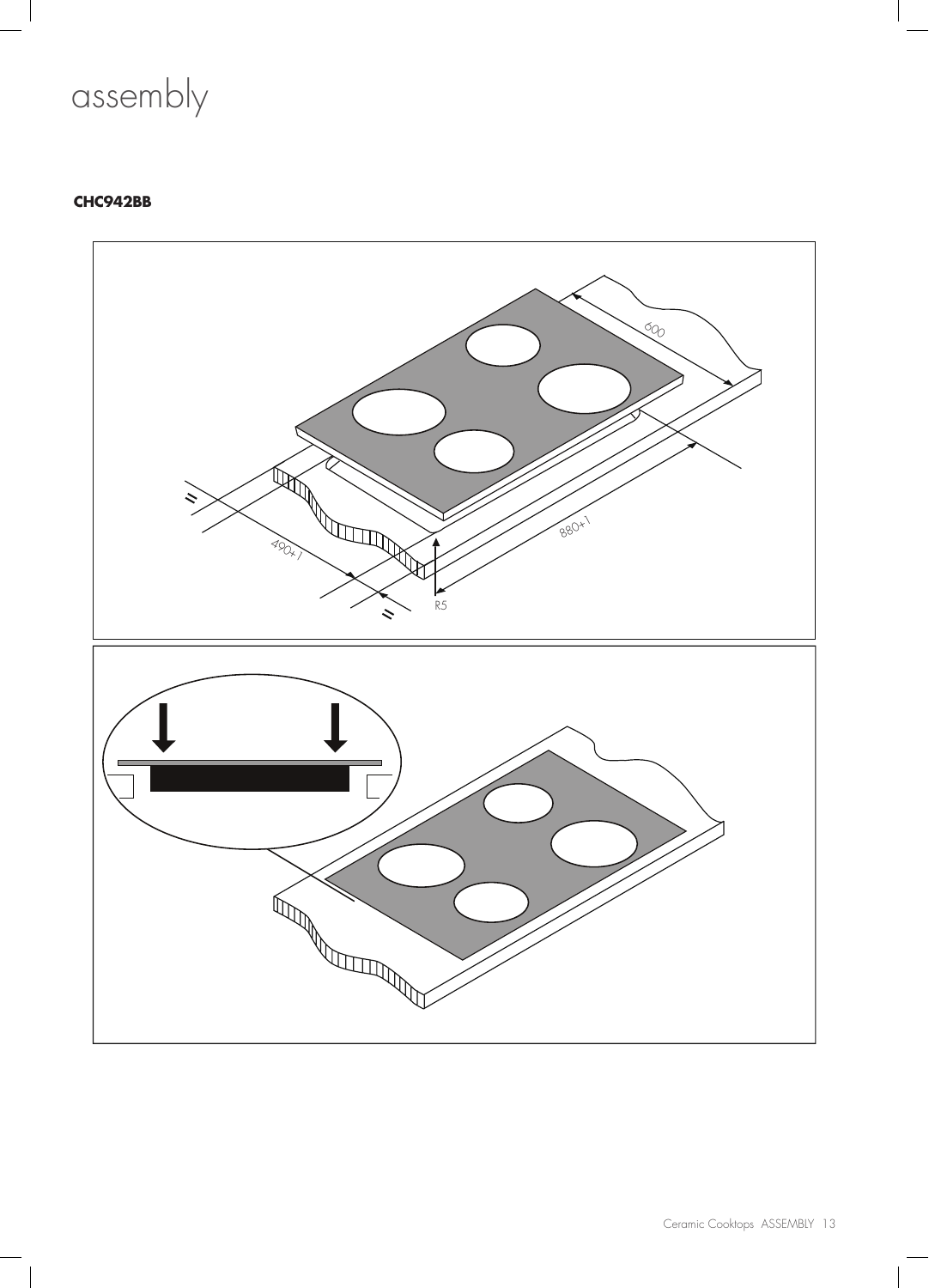# assembly

### **Installation above cupboards or drawers**

Under hob access must be restricted by the addition of a board mounted at least 20mm from underside of hob.



### **Installation above cupboards or drawers**

Under hob access must be mounted at least 20mm from top of appliance.

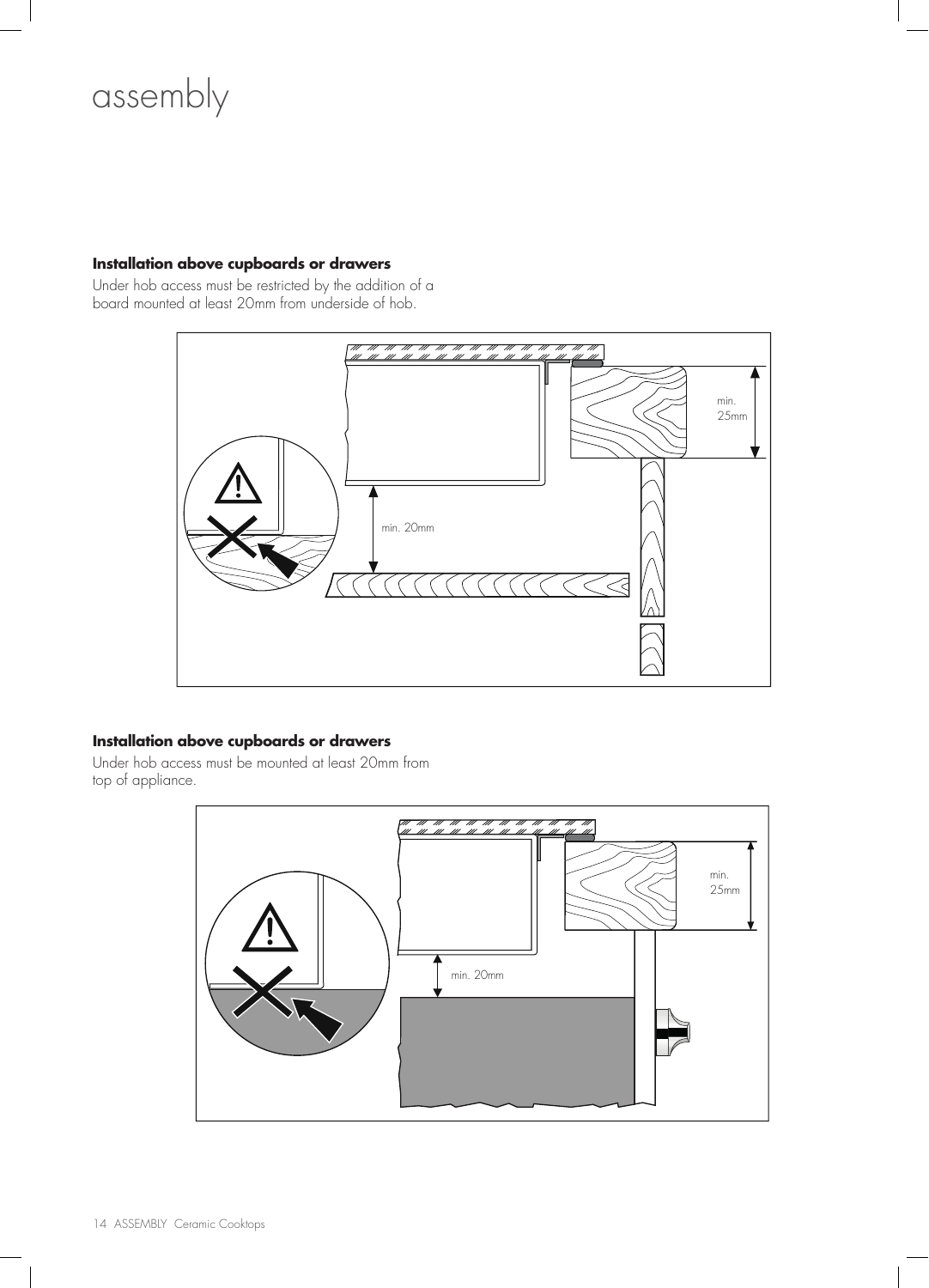# rating plates



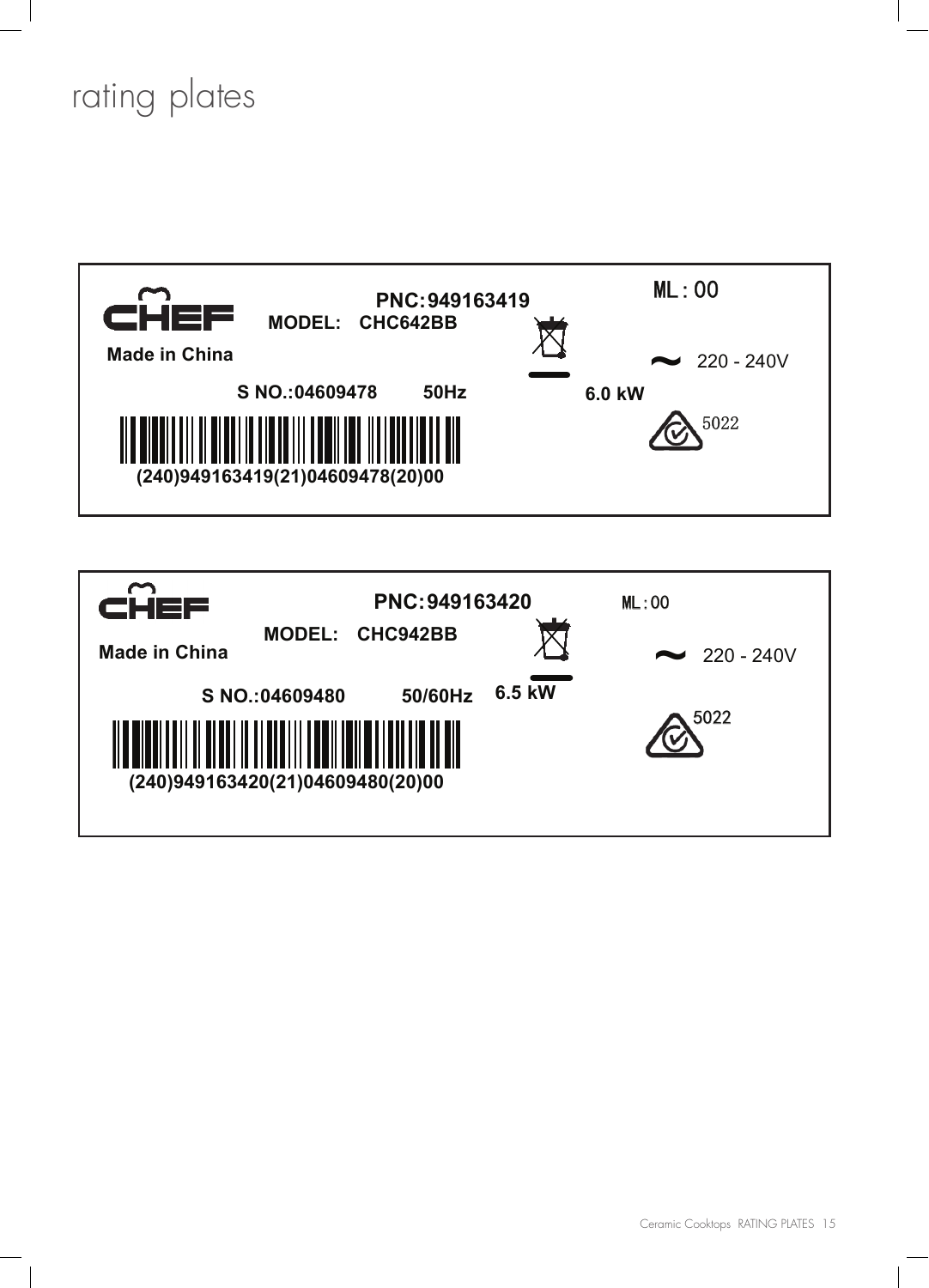| notes |  |
|-------|--|
|       |  |
|       |  |
|       |  |
|       |  |
|       |  |
|       |  |
|       |  |
|       |  |
|       |  |
|       |  |
|       |  |
|       |  |
|       |  |
|       |  |
|       |  |
|       |  |
|       |  |
|       |  |
|       |  |
|       |  |

 $\begin{array}{c} \hline \end{array}$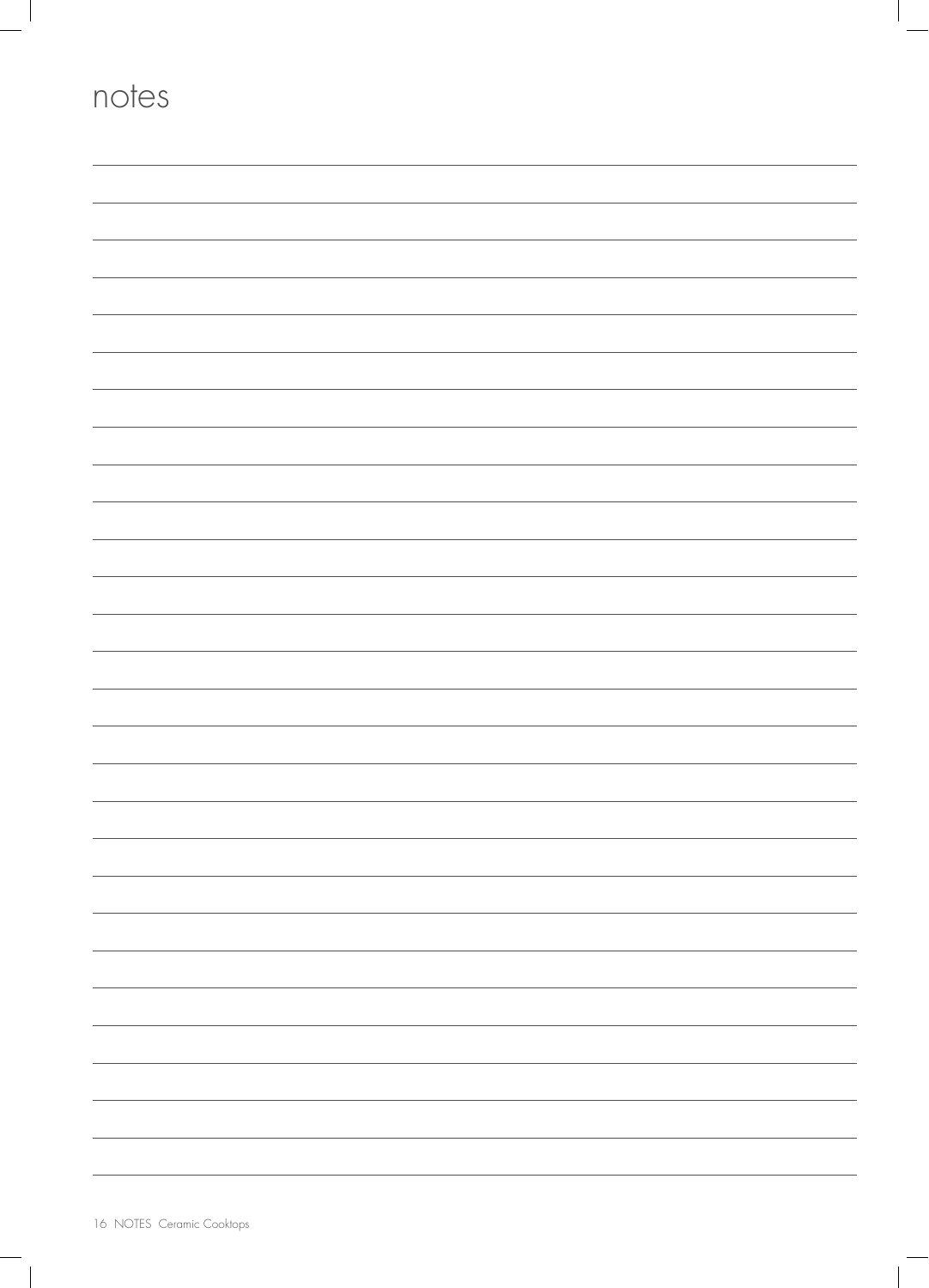| notes |  |
|-------|--|
|       |  |
|       |  |
|       |  |
|       |  |
|       |  |
|       |  |
|       |  |
|       |  |
|       |  |
|       |  |
|       |  |
|       |  |
|       |  |
|       |  |
|       |  |
|       |  |
|       |  |
|       |  |
|       |  |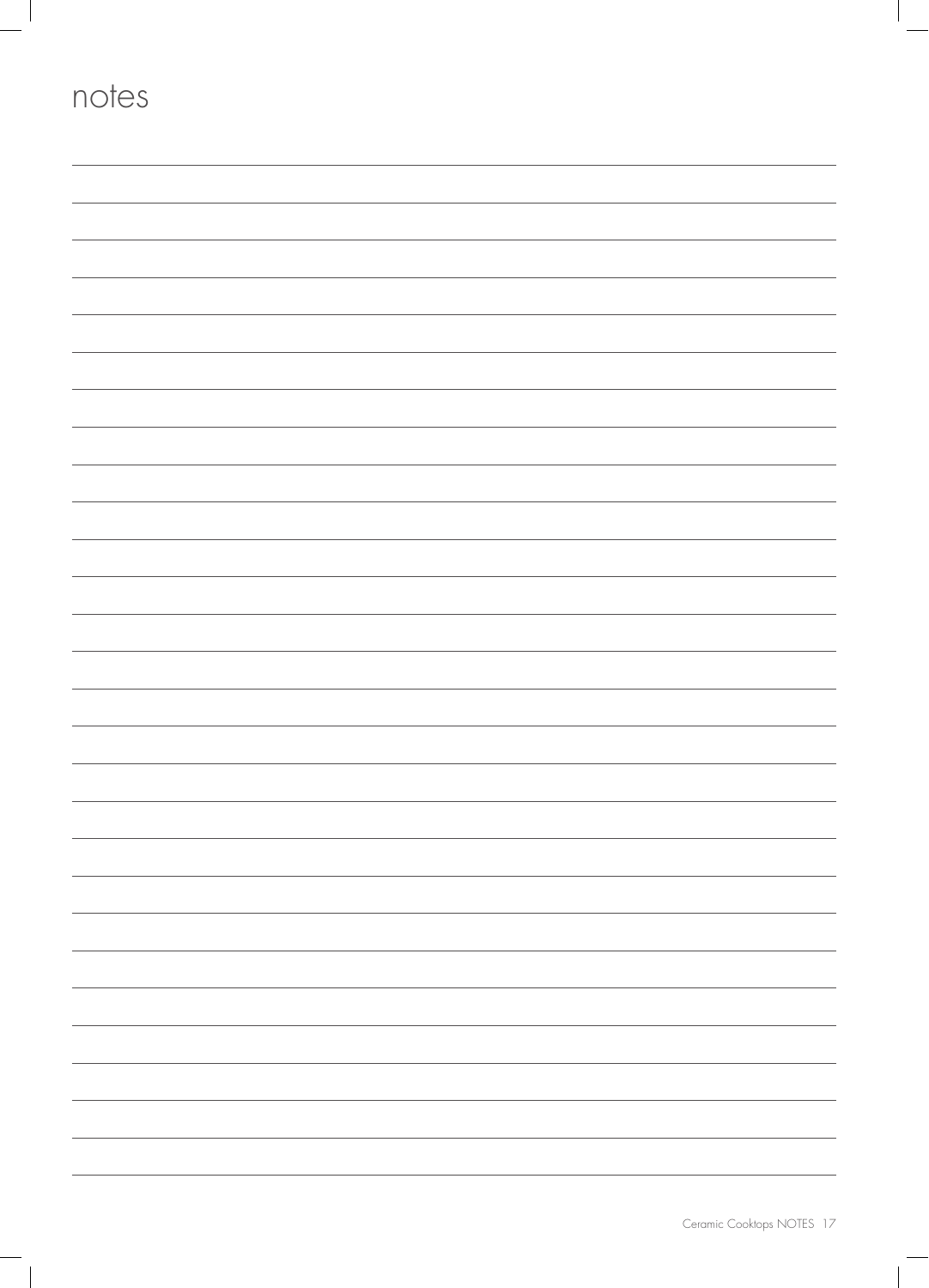| notes |  |
|-------|--|
|       |  |
|       |  |
|       |  |
|       |  |
|       |  |
|       |  |
|       |  |
|       |  |
|       |  |
|       |  |
|       |  |
|       |  |
|       |  |
|       |  |
|       |  |
|       |  |
|       |  |
|       |  |
|       |  |
|       |  |
|       |  |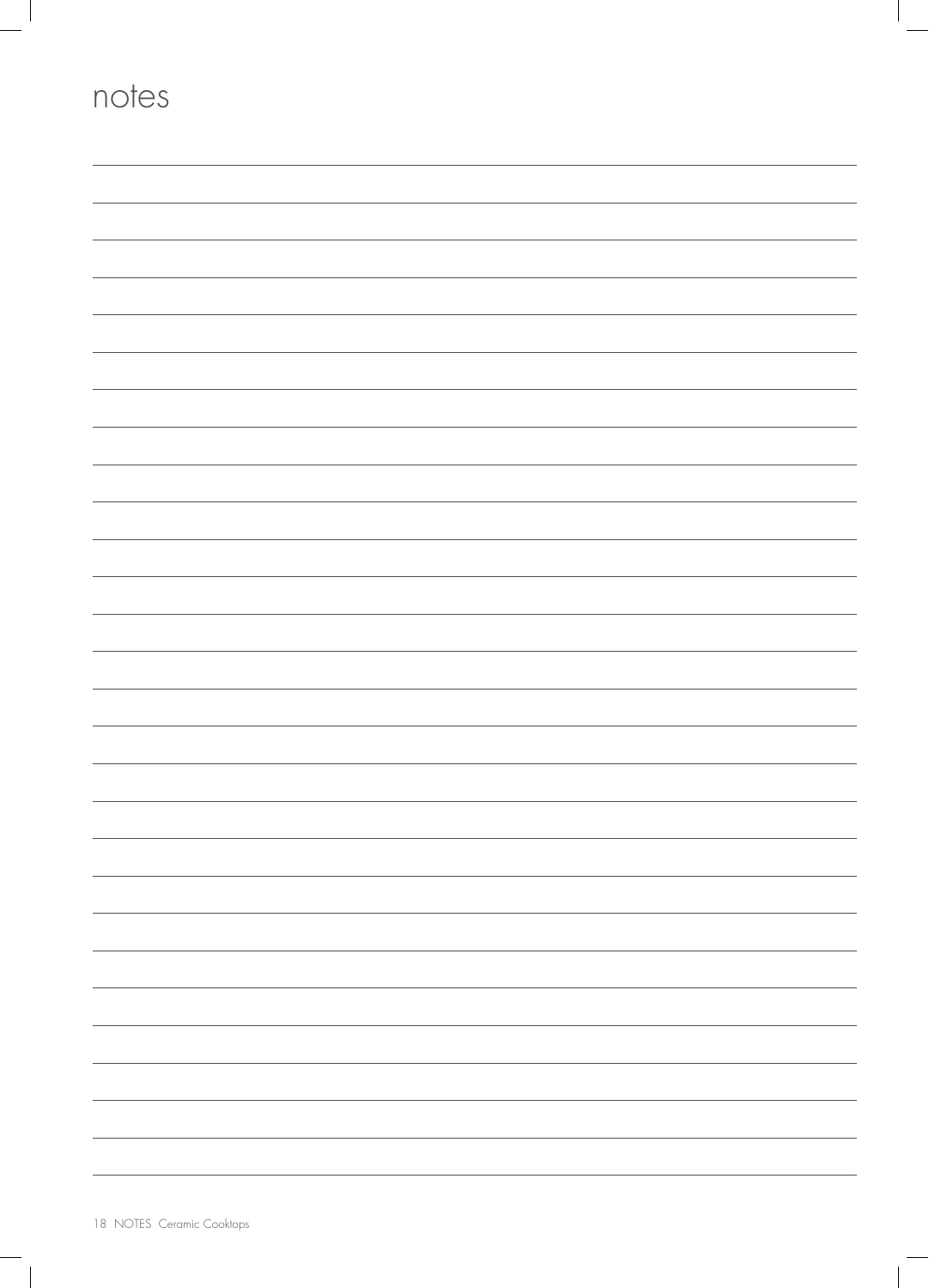# **Electrolux Warranty**

FOR SALES IN AUSTRALIA AND NEW ZEALAND APPLIANCE: CHEF BUILT-IN OVENS, COOKTOPS AND FREESTANDING COOKER

**This document sets out the terms and conditions of the product warranties for Chef Appliances. It is an important document. Please keep it with your proof of purchase documents in a safe place for future reference should there be a manufacturing defect in your Appliance. This warranty is in addition to other rights you may have under the Australian Consumer Law.**

#### **1. In this warranty:**

- (a) 'ACL' or 'Australian Consumer Law' means Schedule 2 to the Competition and Consumer Act 2010;
- (b) 'Appliance' means any Electrolux product purchased by you and accompanied by this document;
- (c) 'ASC' means Electrolux's authorised serviced centres;
- (d) 'Chef' is the brand controlled by Electrolux Home Products Pty Ltd of 163 O'Riordan Street, Mascot NSW 2020, ABN 51 004 762 341 in respect of Appliances purchased in Australia and Electrolux (NZ) Limited (collectively "Electrolux") of 3-5 Niall Burgess Road, Mount Wellington, in respect of Appliances purchased in New Zealand;
- (e) 'Warranty Period' means the period specified in clause 3 of this warranty;
- 'you' means the purchaser of the Appliance not having purchased the Appliance for re-sale, and 'your' has a corresponding meaning.
- **2. Application:** This warranty only applies to new Appliances, purchased and used in Australia or New Zealand and is in addition to (and does not exclude, restrict, or modify in any way) other rights and remedies under a law to which the Appliances or services relate, including any nonexcludable statutory guarantees in Australia and New Zealand.
- **3. Warranty Period:** Subject to these terms and conditions, this warranty continues in Australia for a period of 24 months and in New Zealand for a period of 24 months, following the date of original purchase of the Appliance.
- **4. Repair or replace warranty:** During the Warranty Period, Electrolux or its ASC will, at no extra charge if your Appliance is readily accessible for service, without special equipment and subject to these terms and conditions, repair or replace any parts which it considers to be defective. Electrolux may, in its absolute discretion, choose whether the remedy offered for a valid warranty claim is repair or replacement. Electrolux or its ASC may use refurbished parts to repair your Appliance. You agree that any replaced Appliances or parts become the property of Electrolux.
- **5. Travel and transportation costs:** Subject to clause 7, Electrolux will bear the reasonable cost of transportation, travel and delivery of the Appliance to and from Electrolux or its ASC. Travel and transportation will be arranged by Electrolux as part of any valid warranty claim.
- **6. Proof of purchas**e is required before you can make a claim under this warranty.
- **7. Exclusions:** You may not make a claim under this warranty unless the defect claimed is due to faulty or defective parts or workmanship. This warranty does not cover:
	- (a) light globes, batteries, filters or similar perishable parts;
	- (b) parts and Appliances not supplied by Electrolux;
	- (c) cosmetic damage which does not affect the operation of the Appliance;
- (d) damage to the Appliance caused by:
	- (i) negligence or accident;

 (ii) misuse or abuse, including failure to properly maintain or service; (iii) improper, negligent or faulty servicing or repair works done by anyone other than an Electrolux authorised repairer or ASC;

(iv) normal wear and tear;

(v) power surges, electrical storm damage or incorrect power supply;

(vi) incomplete or improper installation;

- (vii) incorrect, improper or inappropriate operation;
- (viii) insect or vermin infestation;
- (ix) failure to comply with any additional instructions supplied with the Appliance;

In addition, Electrolux is not liable under this warranty if:

- (a) the Appliance has been, or Electrolux reasonably believes that the Appliance has been, used for purposes other than those for which the Appliance was intended, including where the Appliance has been used for any non-domestic purpose;
- (b) the Appliance is modified without authority from Electrolux in writing;
- (c) the Appliance's serial number or warranty seal has been removed or defaced
- **8. How to claim under this warranty:** To enquire about claiming under this warranty, please follow these steps:
	- (a) carefully check the operating instructions, user manual and the terms of this warranty;
	- (b) have the model and serial number of the Appliance available;
	- (c) have the proof of purchase (e.g. an invoice) available;
	- (d) telephone the numbers shown below.
- **9. Australia:** For Appliances and services provided by Electrolux in Australia: Electrolux goods come with guarantees that cannot be excluded under the Australian Consumer Law. You are entitled to a replacement or refund for a major failure and for compensation for any other reasonably foreseeable loss or damage. You are also entitled to have the Appliance repaired or replaced if the Appliance fails to be of acceptable quality and the failure does not amount to a major failure. 'Acceptable quality' and 'major failure' have the same meaning as referred to in the ACL.
- **10. New Zealand:** For Appliances and services provided by Electrolux in New Zealand, the Appliances come with a guarantee by Electrolux pursuant to the provisions of the Consumer Guarantees Act, the Sale of Goods Act and the Fair Trading Act. Where the Appliance was purchased in New Zealand for commercial purposes the Consumer Guarantee Act does not apply.
- **11. Confidentiality:** You accept that if you make a warranty claim, Electrolux and its agents including ASC may exchange information in relation to you to enable Electrolux to meet its obligations under this warranty.

|                    | Before calling for service, please ensure that the steps listed in clause 8 above have been followed.                                                          |                                                                                                                                                                    |
|--------------------|----------------------------------------------------------------------------------------------------------------------------------------------------------------|--------------------------------------------------------------------------------------------------------------------------------------------------------------------|
| <b>AUSTRALIA</b>   | <b>FOR SERVICE</b><br>or to find the address of your nearest<br>authorised service centre in Australia<br>PLEASE CALL 13 13 49<br>For the cost of a local call | <b>FOR SPARE PARTS</b><br>or to find the address of your nearest<br>spare parts centre in Australia<br><b>PLEASE CALL 13 13 50</b><br>For the cost of a local call |
| <b>NEW ZEALAND</b> | <b>FOR SERVICE</b><br>or to find the address of your nearest<br>authorised service centre in New Zealand<br>PLEASE CALL 0800 10 66 10                          | <b>FOR SPARE PARTS</b><br>or to find the address of your nearest<br>spare parts centre in New Zealand<br>PLEASE CALL 0800 10 66 20                                 |

#### **Important Notice**